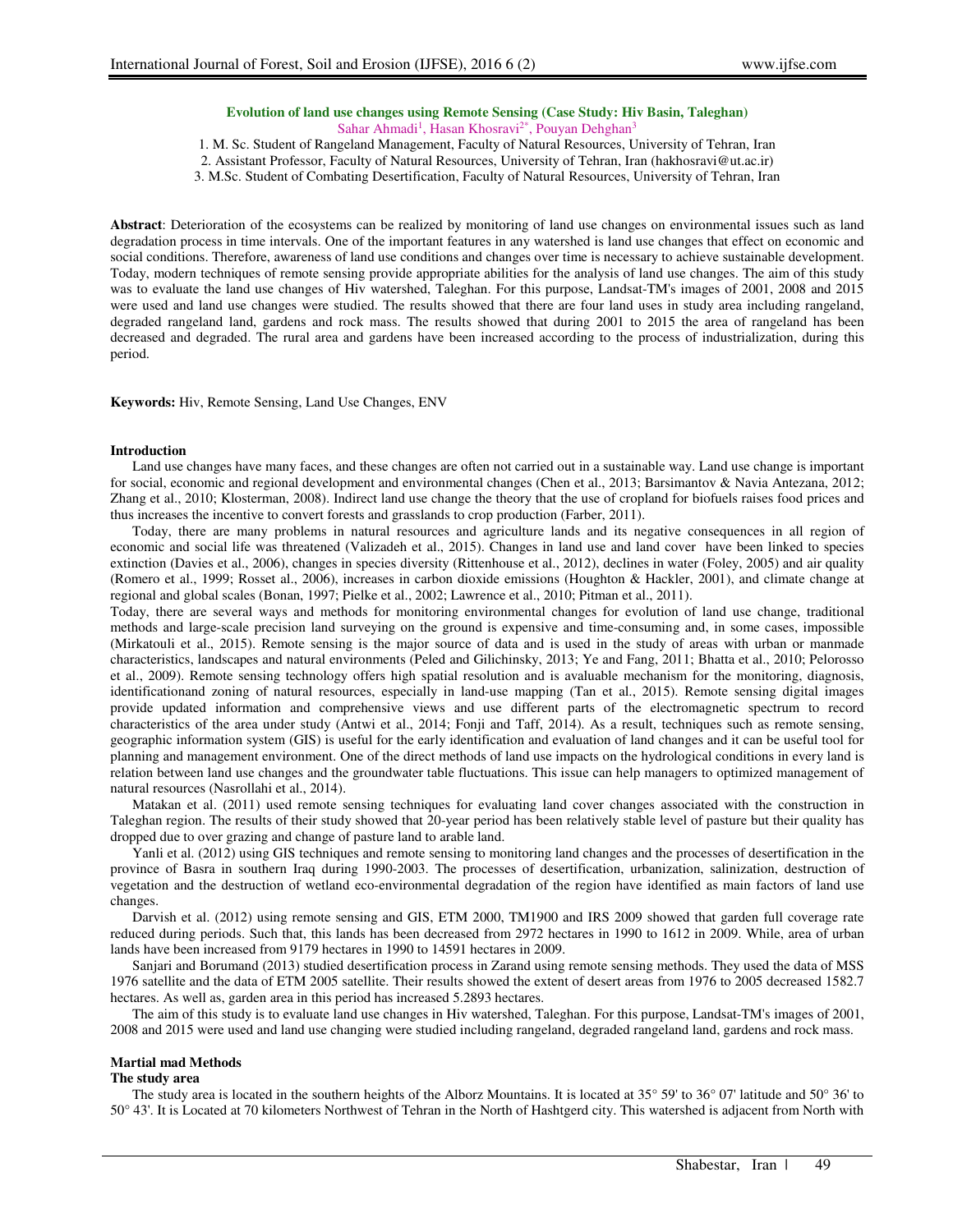Taleghan watershed, from south with Karaj-Qazvin highway, from east with Khor and Sefidark watershed and from west with Abeyek watershed. Figure 1 shows the location of the study area in Iran.



Fig1: location of the study area

## **Methodology**

At the firs the study area with 1:2500000 topography maps was determined. Then remote sensing was used to assessment of change in land use and land degradation during 2001 to 2015. Information that used in this study contains the sensors of ETM and TM data of the study area obtained with image of this sensors in 2001 and 2008 and 2015 years. In this study due to the spatial resolution satellite images that is 30 meters, study area by ENVI was divided into 5 classes contains rangelands, degraded rangelands, rock mass, gardens and residential area, and unclassified area. Then with land use map that obtained to help ENVI software the size of each class was calculated.

# **Results**

According to available data and maps, land use map was prepared in 2001 year in ENVI software (Figure2). The area of each unit is shown in table1.



Fig2: Classification of land use in 2001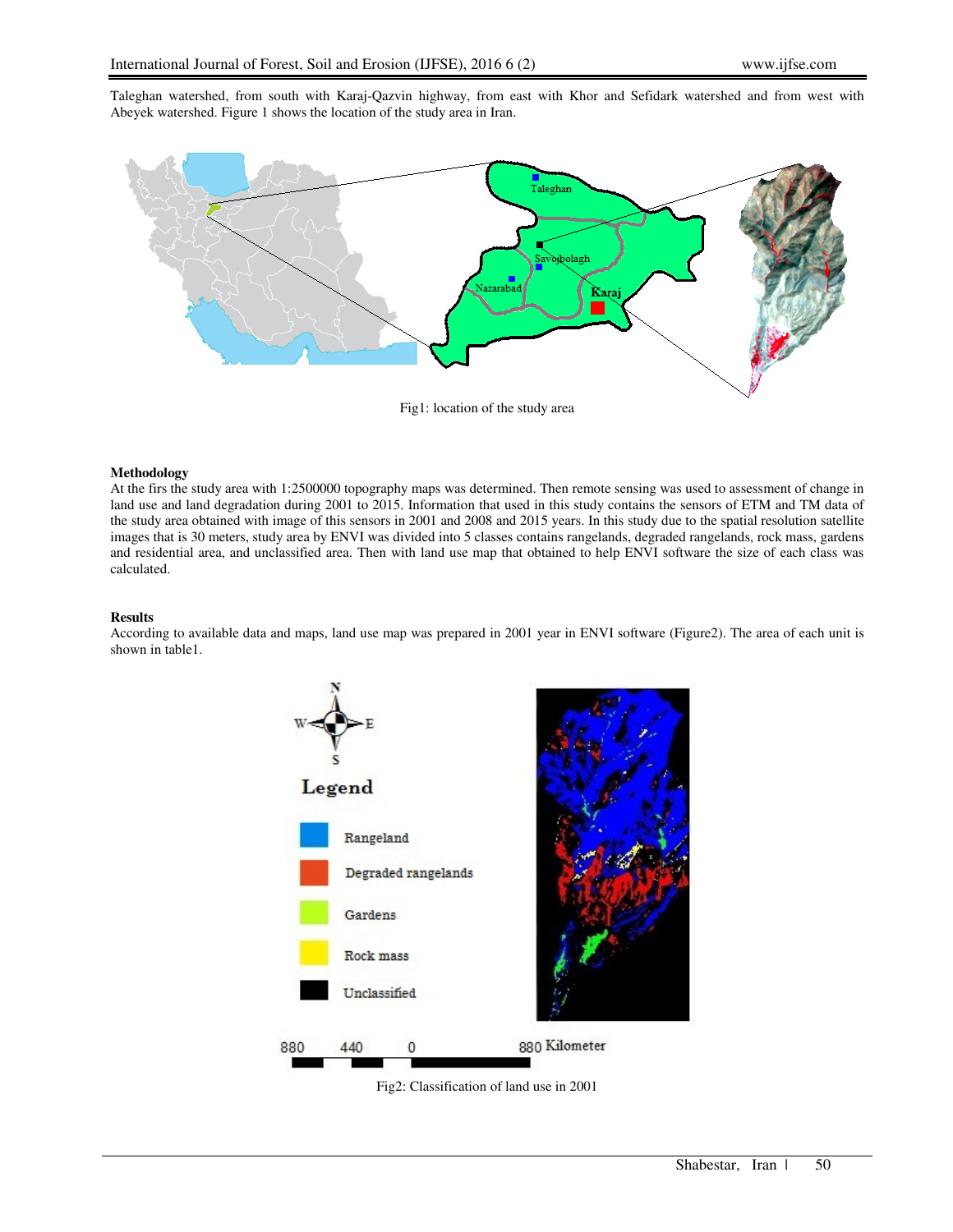| Table 1: Area of land use classes in 2001 |           |            |  |
|-------------------------------------------|-----------|------------|--|
| User Type                                 | Area (ha) | Percentage |  |
| Degraded Rangeland                        | 256       | 8.93       |  |
| Gardens                                   | 87        | 3.02       |  |
| Rangeland                                 | 2188      | 76.20      |  |
| <b>Rock Mass</b>                          | 55        | 1.91       |  |
| Unclassified                              | 285       | 9.94       |  |
| Total                                     | 2871      | 100        |  |

Land use map of 2008 shows that area of land in classes of degraded rangeland, gardens and residential area, rangeland and rock mass are calculated 467, 111, 1946, 74 hectares, respectively (Figure3).



Fig3: Classification of land use in 2008

Table 1 shows the area and the percentage of land use types of the various classes in the study area in 2008. The results showed that the area of degraded rangeland and rural area increased compared to 2001.

| Table 2. Area of faily use classes in 2006 |           |            |  |
|--------------------------------------------|-----------|------------|--|
| User Type                                  | Area (ha) | Percentage |  |
| Degraded Rangeland                         | 466       | 16.23      |  |
| Gardens                                    | 112       | 3.90       |  |
| Rangeland                                  | 1945      | 67.76      |  |
| <b>Rock Mass</b>                           | 74        | 2.56       |  |
| Unclassified                               | 274       | 9.55       |  |
| Total                                      | 2871      | 100        |  |

Figure 3 shows land use map of study area in 2015. According to this map, the area of degraded rangeland, gardens and rural area, rangeland and rock mass are calculated as 467, 111, 1946, 74 hectares, respectively.

In order to investigate effective factors on willingness to payment and effectiveness of each variable, logit pattern was calculated by Maximum Likelihood Method. The result is shown in table 3.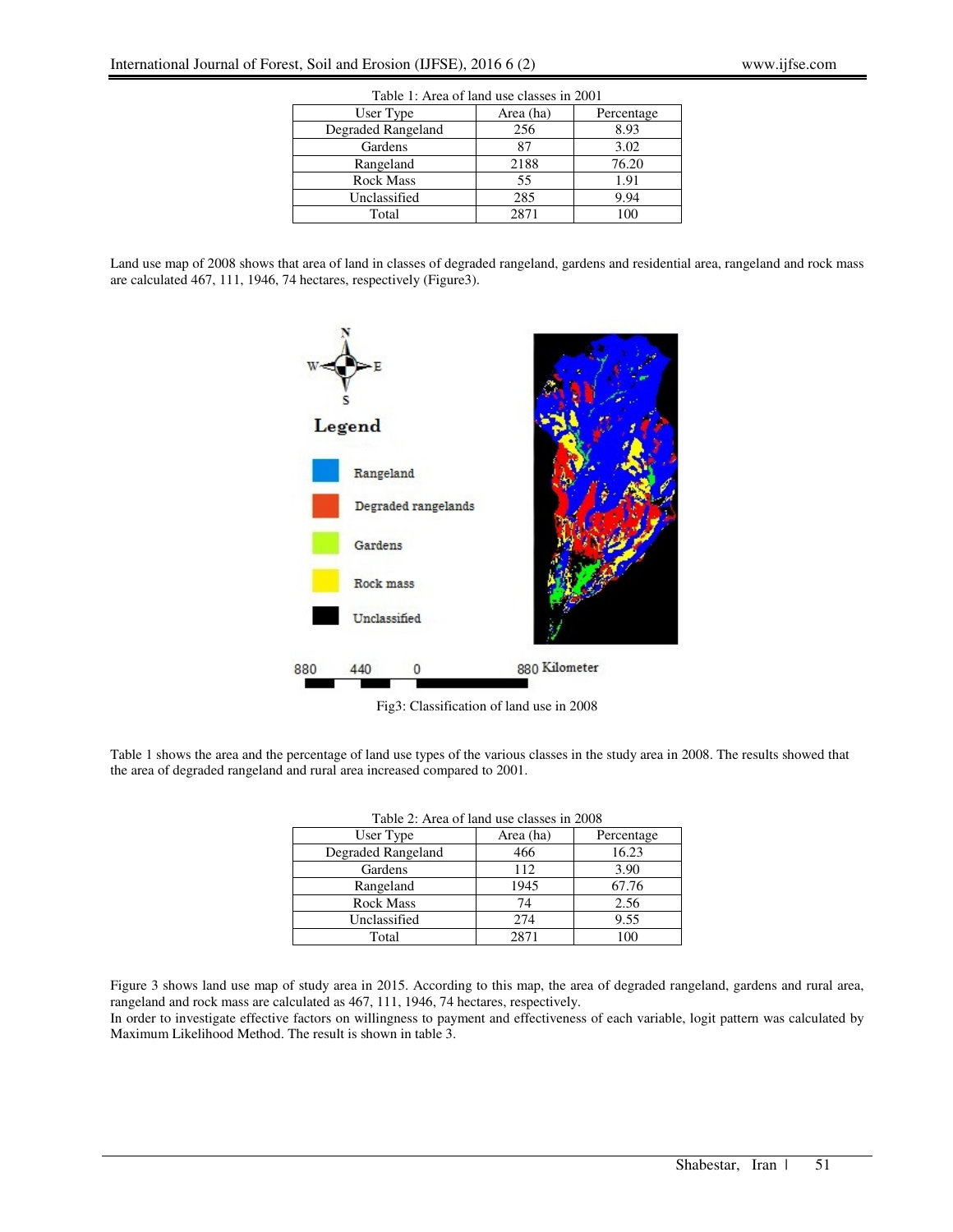

Fig4: Classification of land use in 2015

| User Type          | Area (ha) | Percentage $(\% )$ |
|--------------------|-----------|--------------------|
| Degraded Rangeland | 541       | 18.84              |
| Gardens            | 152       | 5.30               |
| Rangeland          | 1818      | 63.31              |
| <b>Rock Mass</b>   | 89        | 3.09               |
| Unclassified       | 271       | 9.46               |
| Total              | 2871      | <sup>0</sup>       |

Table 3: Area of land use classes in 2015

The general changes trend of rangeland, degraded rangeland, gardens and rural area and rock mass have been shown in figures 5 to 7. As shown in the table 3, degraded rangeland, gardens and urban area and rangelands has increased generally, but the increase of rangeland area was slower over time.

In the above integral, amount of WTP was gained 3030 Rial. For estimation of total willingness to payment in the study area, we should multiply the study area population by tendency to payment. So the whole willingness to payment in the study area was calculated equal to 23.09 Milliard Rial.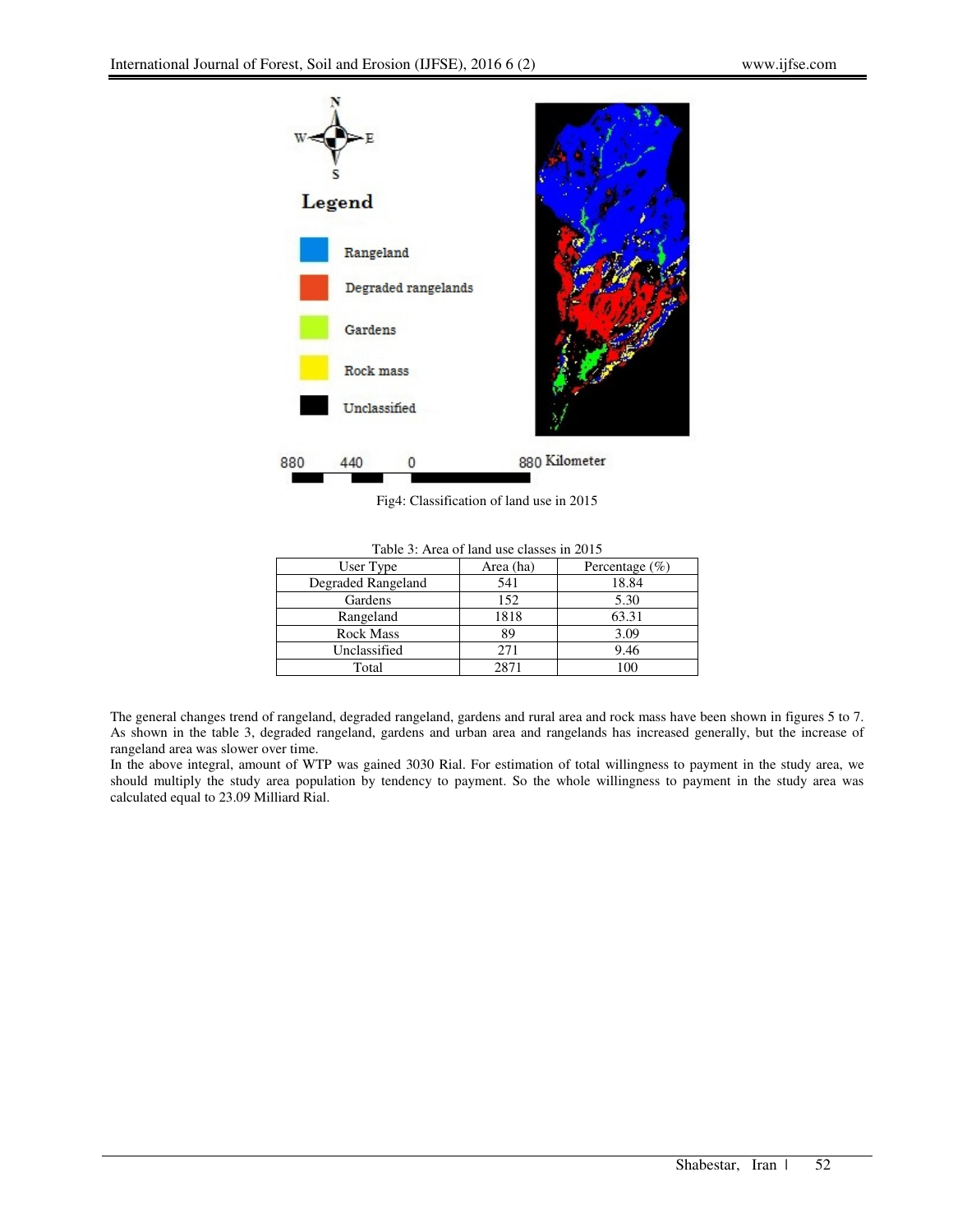

-Degraded Rangeland ----- Linear (Degraded Rangeland)

Fig5: The trend of degraded rangeland in 2001 to 2015



Fig6: The trend of garden land use in 2001 to 2015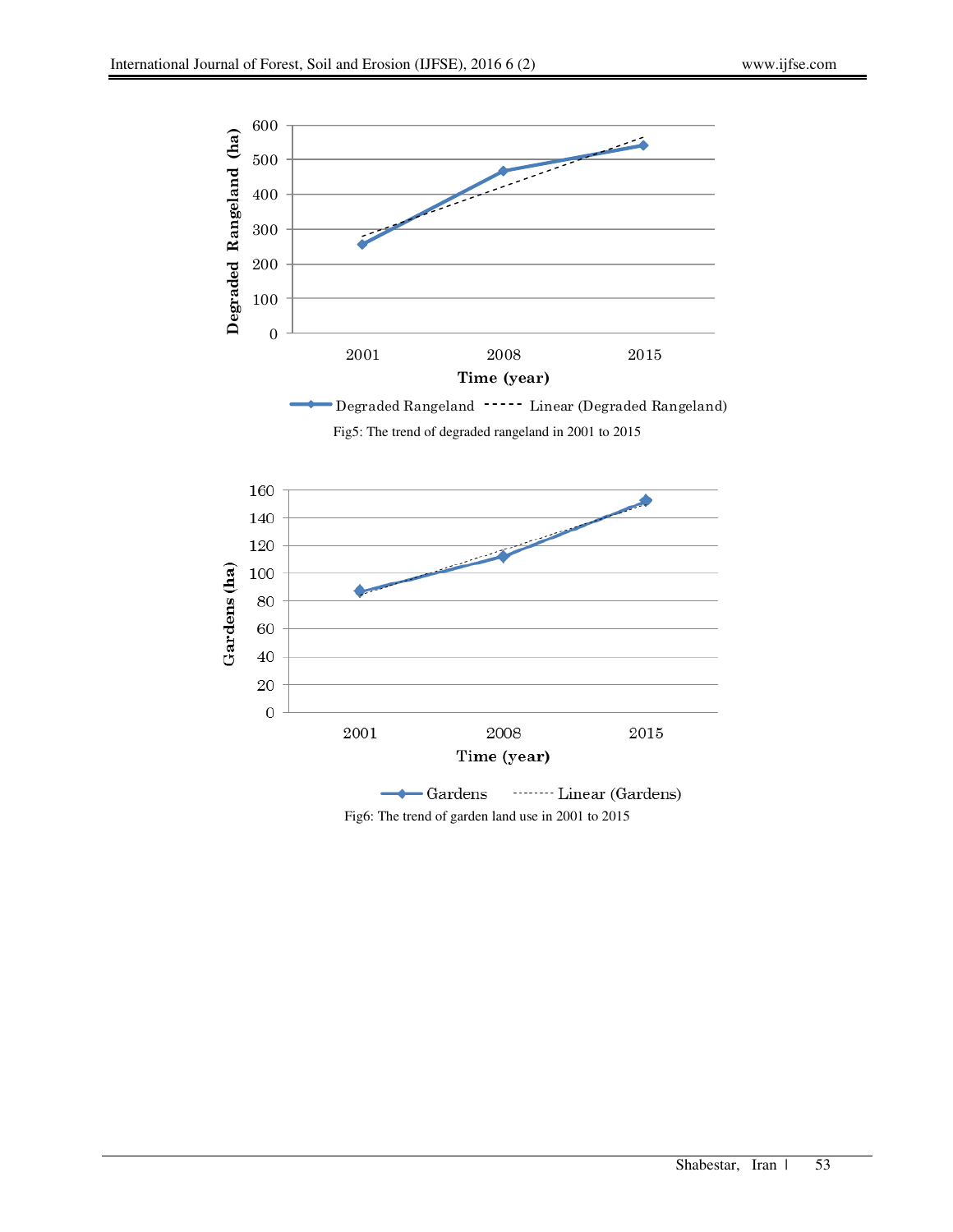

Fig7: The trend of rangelands in 2001 to 2015

## **Conclusion**

Land use change is a process by which human activities transform the landscape. Today, destruction of lands and land use change are occurs in all the big cities, daily. There are many evidences that show a lot of transformation in various fields of land has created due to the demands and needs of civil society. However, conversion of different land and villages reduces the amount of lands available for food.

In recent decades, we are seeing significant changes in land use, with the population growing and industrialization of human societies. Land use change and land degradation can effect to organic matter and physical and chemical properties of soil. Knowing the proportion of land use and how it changes over time is one of the most important indicators in planning. Detect and predict of land use changes are evaluated ecosystem changes the needs of and natural resource management. To inform the user of changes can predict future changes and appropriate measures taken.

Land use changes are different human activities occurring in a different area, the human activities and behaviors create theirs that they will be affected on the environment. However, these activities take place at the local level; they can also contribute to global processes, such as climate change.

In this study, the results showed that area of degraded rangeland is increased from 256 hectare (8.93 percent) in 2001 increased to 541 hectares (18.84 percent) in 2015, gardens (and residential area) is increased from 87 hectares (3.02 percent) in 2001 to 152 hectares (5.30 percent) in 2015, due to increase of village's industrial processes. Rangelands is decreased from 2188hectares (76.20 percent) in 2001 to 1818 hectares (63.31 percent) in 2015, rock mass is increased from 55 hectares (1.91 percent) in 2001 to 89 hectares (3.09 percent) in 2015 that has been little change compare to other land use.

During the 2008 to 2015 the rangeland area is decreased and degraded rangeland increased, due to increase of population and increase of livestock in village which grazing more than rangeland capacity. Also rock mass has changed a little, during at this time. Also urbanization caused that rangeland gets away from its main use every year, that rangelands are changed to residential area.

## **Reference**

Antwi EK. Boakye-Danquah J. Asabere SB. Takeuchi K. Wiegleb G. (2014) Landcover transformation in two post-mining landscapes subjected to different ages of reclamation since dumping of spoils. Springerplus 3(1):702.

Barsimantov J. Navia Antezana J. (2012) Forest cover change and land tenure change in Mexico's avocado region: Is community forestry related to reduce deforestation for high value crops? ApplGeogr 32(2):844–853.

Bhatta B. Saraswati S. Bandyopadhyay D. (2010) Quantifying the degree-of-freedom, degree-of-sprawl and degree-of-goodness of urban growth from remotesensing data. ApplGeogr 30:96–111.

Bonan, G.B. (1997) Effects of land use on the climate of the United States. Clim. Chang., 37, 449–486.

Chen H. Liang X. Li R. (2013) Based on a multi-agent system for multi-scalesimulation and application of household's LUCC: a case study for Mengchavillage, Mizhicounty, Shaanxi province. Springerplus 2(Suppl 1):S12.

Darvish. M. Mohammad khan. Sh. Seyedakhalaghi. S. j. (2012) Iranian desert territory. First National Conference on Desertification (science, technology, and sustainable development), Karaj.

Davies, R.G. Orme, D.L. Olson, V. Thomas, G.H. Ross, S.G. Ding, T.-S. Rasmussen, P.C. Stattersfield, A.J. Bennett, P.M. Blackburn, T.M. (2006) Human impacts and the global distribution of extinction risk. Proc. R. Soc. Biol. Sci., 273, 2127–2133.

Fonji SF. Taff GN. (2014) Using satellite data to monitor land-use land-coverchange in North-eastern Latvia. Springerplus 3(1):61.

Farber, D A. (2011) Indirect Land Use Change,Uncertainty, And Biofuels Policy.

Foley, J.A. DeFries, R. Asner, G.P. Barford, C. Bonan, G. Carpenter, S.R. Chapin, F.S. Coe, M.T. Daily, G.C. Gibbs, H.K. (2005) Global consequences of land use. Science, 309, 570–574.